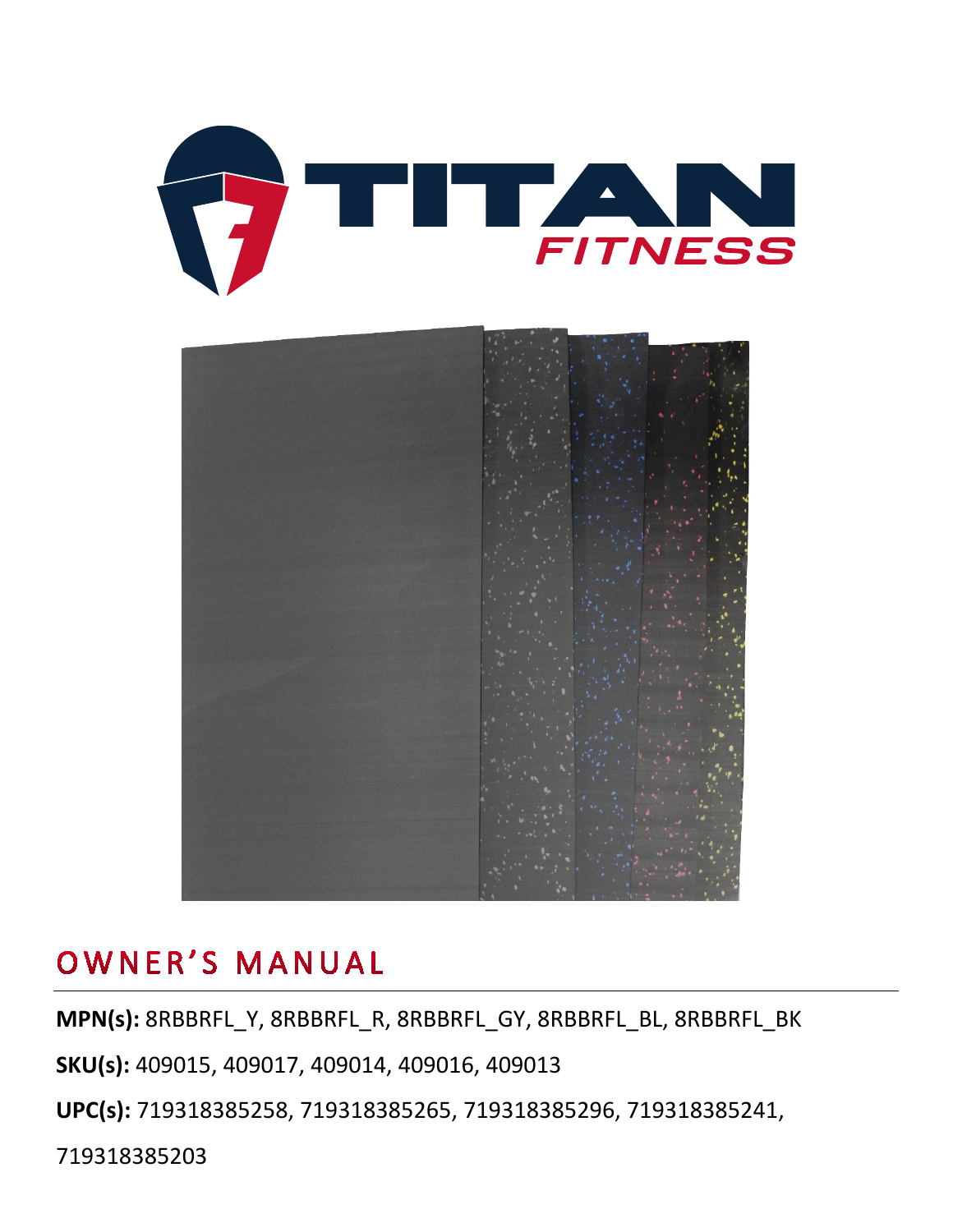There are different methods one can use to install rubber flooring. This installation guide will describe how to install your rubber flooring with either double-sided tape or glue. Before installation, we recommend that you have the following:

- Glue/Double-sided tape (depending on which method of installation you choose)
- Rubber flooring
- Carpet roller
- Utility knife
- Straight edge

#### **DOUBLE-SIDED TAPE:**

- 1. Clean your subfloor. It needs to be free of dirt, dust, grease, and debris.
- 2. Make sure your subfloor is dry.
- 3. Lay the rubber flooring down to make sure you are okay with the look of the flooring.
- 4. Use the utility knife and straight edge if you get to the wall and need to cut away excess rubber flooring.
- 5. Apply double-sided tape to the bottom/perimeter of the rubber flooring. Remove the release paper. Apply pressure when laying the rubber flooring.
- 6. After the adhesive has set for an hour, use a carpet roller on the rubber flooring. If you do not have a carpet roller, stomp on the rubber flooring.

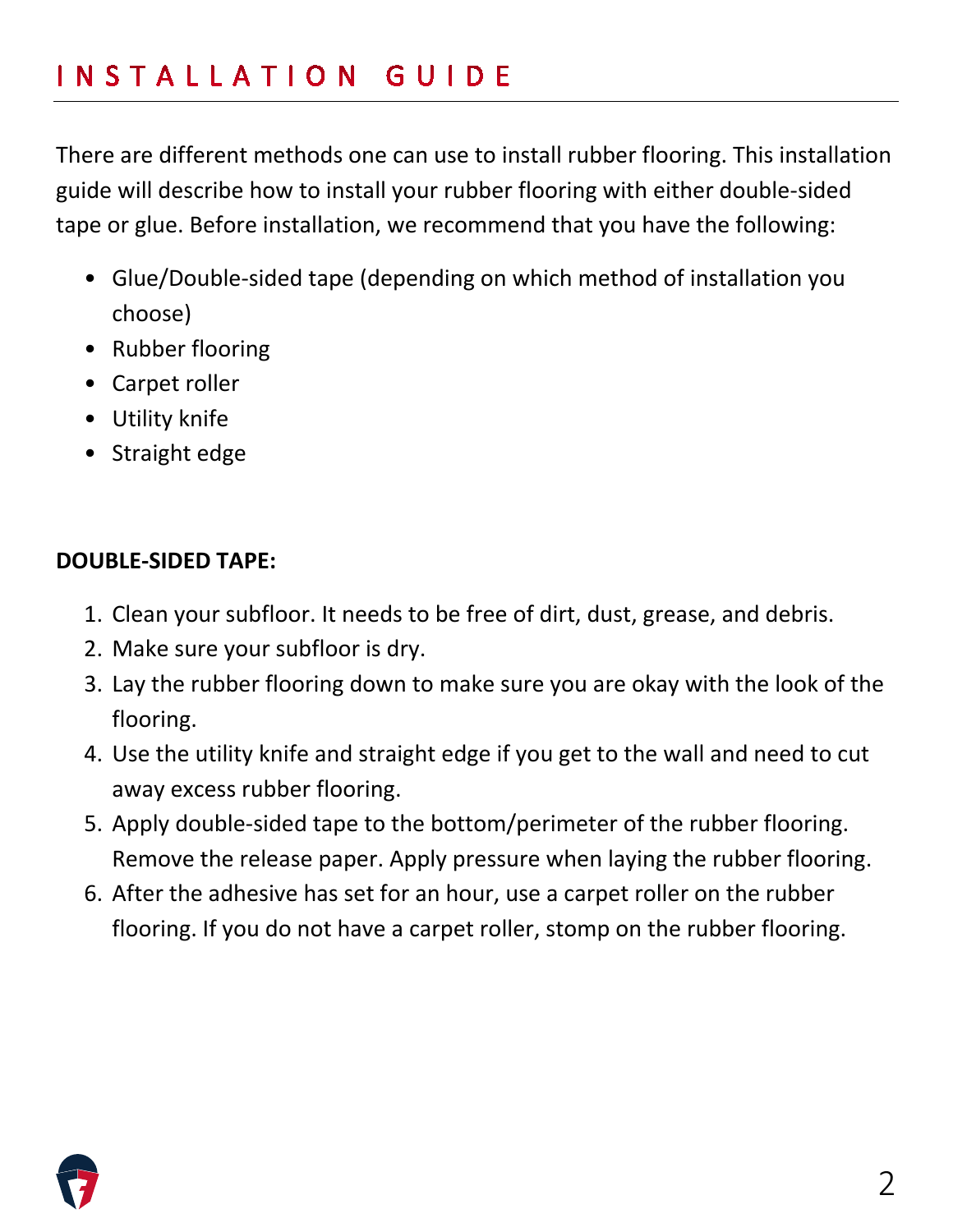#### **GLUE:**

- 1. Clean your subfloor. It needs to be free of dirt, dust, grease, and debris.
- 2. Make sure your subfloor is dry.
- 3. Lay the rubber flooring down to make sure you are okay with the look of the flooring.
- 4. Use the utility knife and straight edge if you get to the wall and need to cut away excess rubber flooring.
- 5. Apply double-sided tape to the bottom/perimeter of the rubber flooring. Remove the release paper. Apply pressure when laying the rubber flooring. After the adhesive has set for an hour, use a carpet roller on the rubber flooring. If you do not have a carpet roller, stomp on the rubber flooring.
- 6. Roll the rubber flooring to one side of the room. Apply a thin layer of glue to the section of the subfloor that will be covered by your first strip of rubber flooring. Unroll your first strip of rubber flooring and firmly press it into the glue. Repeat this step for each strip of rubber flooring until all of your pieces have been set.
- 7. Once the rubber flooring has been set, use a carpet roller on the rubber flooring. If you do not have a carpet roller, stomp on the rubber flooring.